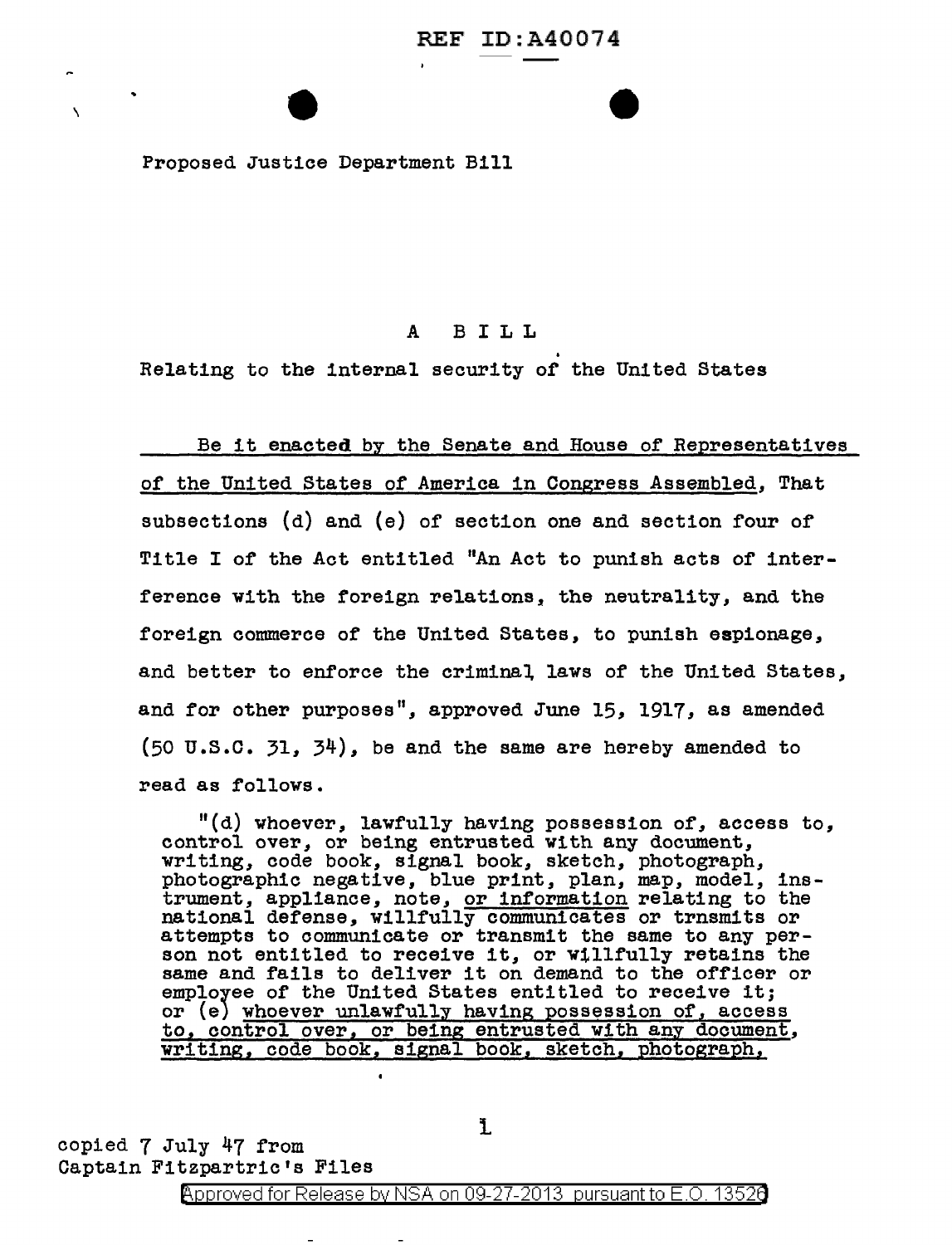### REF ID:A40074

photographic negative, blue print, plan, map, model, instrument, appliance, note, or information relating to the national defense, willfully communicates or transmits or attempts to communicate or transmit the same to any or attempts to communicate or transmit the same to any person not entitled to receive it, or willfully retains the same and fails to deliver it to the officer or employee of the United States entitled to receive it, or *(f)* who ever being entrusted with or having lawful possession or control of any document, writing, code book, signal book, sketch, photograph, photographic negative, blue print, plan, map, model, note, or information relating to the national defense, (1) through gross negligence permits national defense, (1) through gross negligence permits the same to be removed from its proper place of custody or delivered to anyone in violation of his trust, or to be lost, stolen, abstracted, or destroyed, or (2) having knowledge that the same has been removed from its proper place of custody or delivered to anyone in violation of his trust, or lost, stolen, abstracted, or destroyed, and fails to make prompt report, thereof to his superior officer, shall be punished by imprisonment for not more than 10 years and may, in the discretion of the court, be fined not more than \$10,000."

 $\overline{1}$ 

"Sec. 4. If two or more persons conspire to violate the provisions of sections one, two or three of this title, and one or more of such persons does any act to effect the object of the conspiracy, each of the parties to such conspiracy shall be punished as in said sections provided in the case of the doing of the act the accom-<br>plishment of which is the object of such conspiracy. Except as above provided conspiracies to commit offenses under this title shall be punished as provided by section thirty-seven of the Act to codify, revise, and amend the penal laws of the United States approved March fourth, nineteen hundred and nine."

Section 2. An indictment for any violation of sections  $1, 2,$ 3J or 4 of 'fitle I of the Act entitled "An Act to punish acts of interference with the foreign relations, the neutrality, and the foreign commerce of the United States, to punish espionage, and better to enforce the criminal laws of the United States, and for other purposes", approved June 15, 1917 (40 Stat. 217), as amended (50 u.s.c. 31-34), may be found at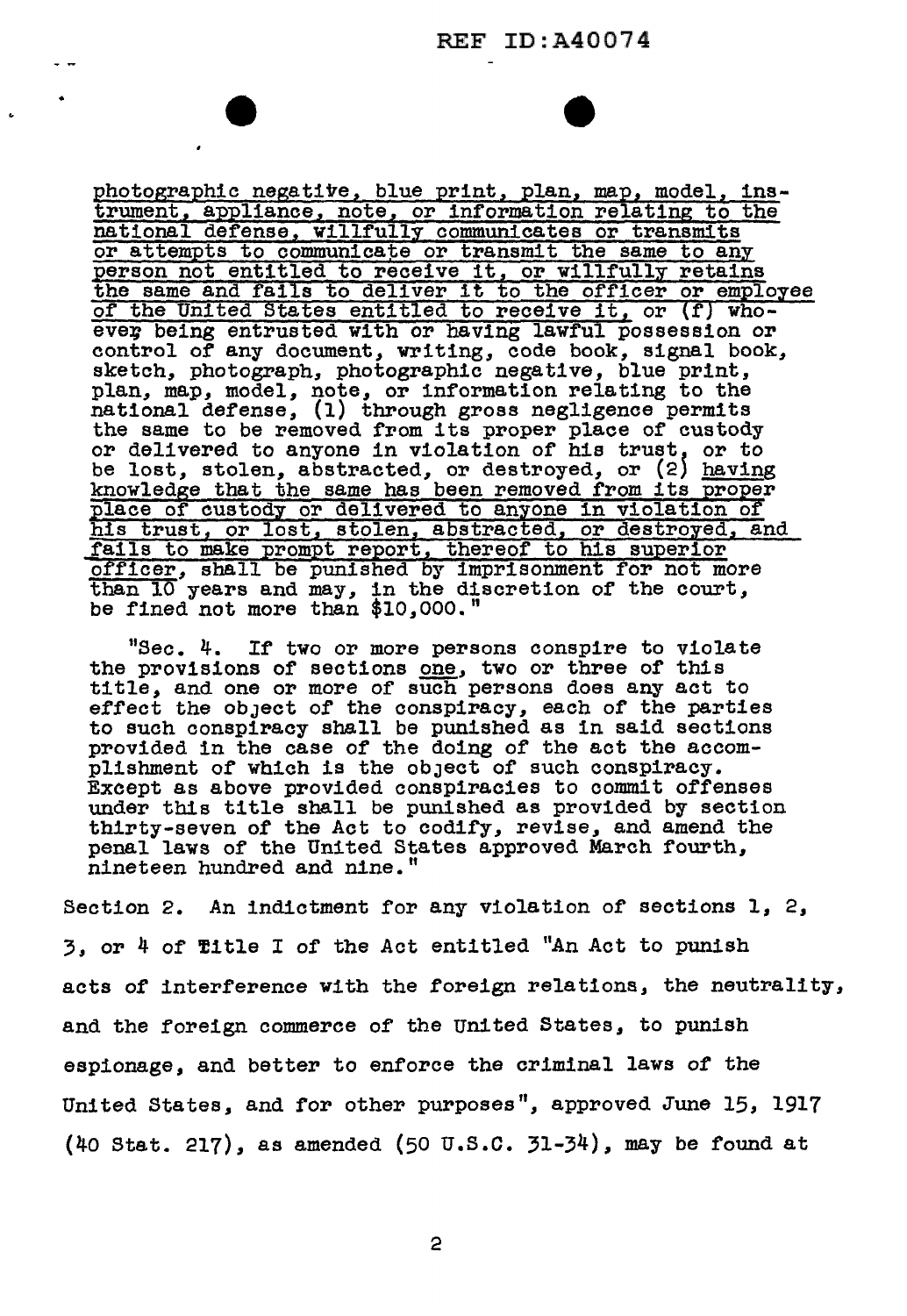## REF ID:A40074 e

•

any time without regard to any statute of limitations. This section shall not authorize prosectuion, trial or punishment for any offense now barred by the provisions of existing law.

Section 3. Section 1044 of the Revised Statutes of the United States, as amended (18 U.S.C.  $582$ ), is hereby further amended to read as follows:

""Section  $1044$ . No person shall be prosecuted, tried, or punished for any offense not capital or nor arising or punished for any offense not capital or nor arising under the provisions of sections  $1, 2, 3,$  or 4 of Title I of the Act entitled 'An Act To punish acts of interference with the foreign relations the neutrality, and the foreign commerce of the United States, to punish espionage, and better to enforce the criminal laws of the United States, and for other purposes' approved June 15, 1917 (40 Stat.  $\frac{217}{217}$ , as amended (50 U.S.C. 31-34), except as provided in section 1046, unless the indictment is found, or the information is instituted, within three years next after<br>such offense shall have been committed. Provided, that such offense shall have been committed. nothing herein contained shall apply to any offense for which an indictment has been heretofore found or an information instituted, or to any proceedings under any such indictment or information."

Section 4. The Act of June 8, 1938 (52 Stat. 631; 22 U.S.C. 233 (a) - 233 (g), entitled "An Act To require the registration of certain persons employed by agencies to disseminate propaganda in the United States and for other purposes", as amended, is hereby further amended as follows:

(a) Strike out the word "and" at the end of Section  $l(c)$  $(3)$ , insert the word "and" at the end of Section  $1(c)$   $(4)$ . and add the following subsection immediately after Section  $1(c)$   $(4)$ :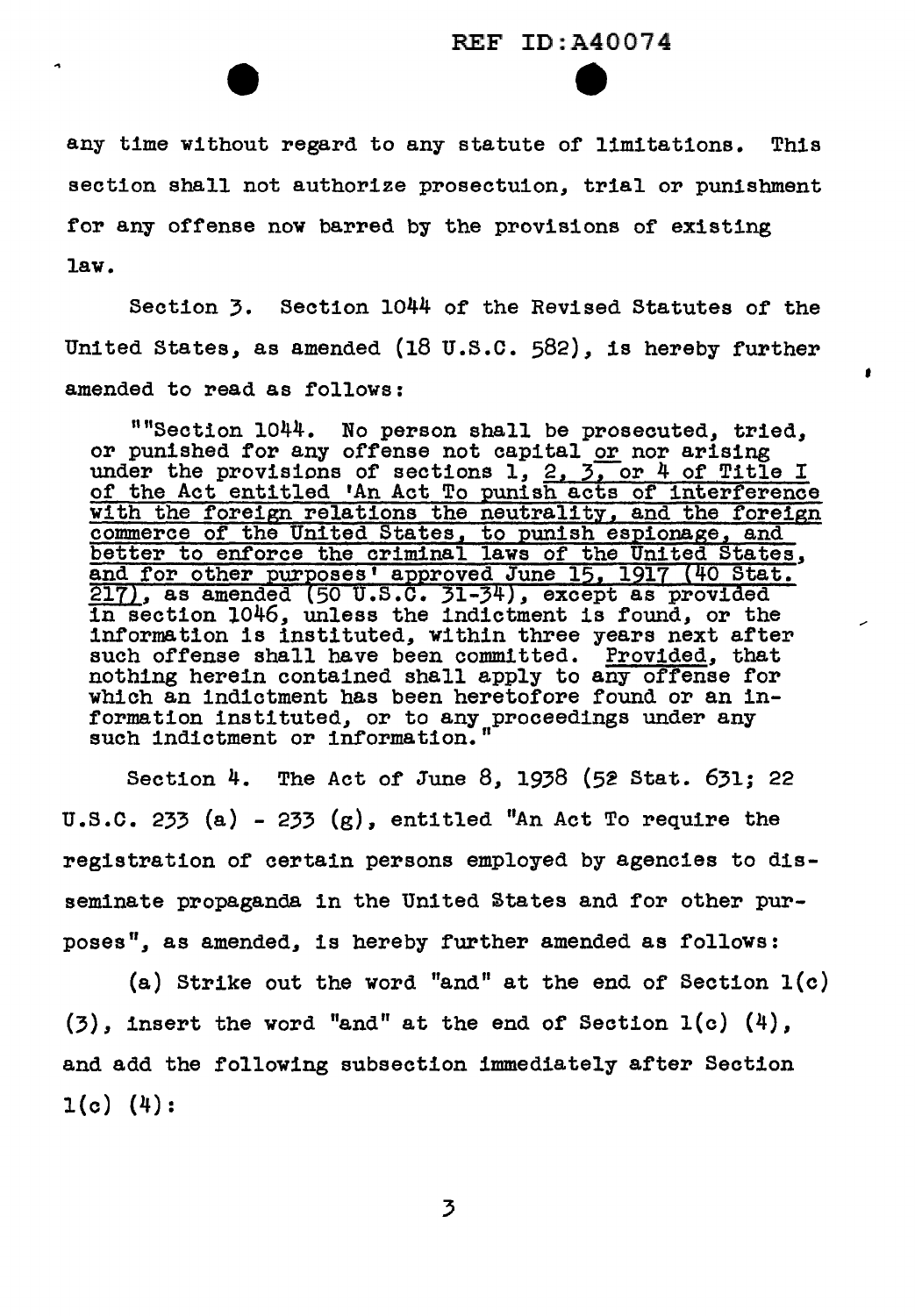### REF ID:A40074

 $\bullet$ 

"(5) any person who has knowledge of or has received instruction in the espionage counter-espionage, or sabotage service or tactics of a government of a foreign country or a foreign political party;"

(b) Add the following subsection immediately after Section  $8$  (d) $\cdot$ 

k

"8(e) Failure to f'ile a registration statement or supplements thereto as required by section 2(a) and section 2(b} shall be considered a continuing offense for as long as such failure exists, notwithstanding any statute of limitation or other statute to the contrary."

Section 5(a) The Director Federal Bureau of Investigation, Department of Justice, the Director of Intelligence, War Department, and the Chief of Naval Intelligence are authorized, in the conduct of investigations to ascertain, prevent, to frustrate any interference or any attempts or plans for interference with the national security and defense by treason, sabotage, espionage, seditious conspiracy, violations of neutrality laws, violations of the Act requiring the registration or agents of foreign principals (Act of June 8, 1938, as amended, (52 Stat. 631), violations of the Act requiring the registration of organizations carrying on certain activities within the United States (Act of October 17  $1940$  (54 Stat. 1201), or in any other manner, to require that telegrams cablegrams, radiograms, or other wire or radio communications and copies or records thereof, or that any information obtained by means or intercepting, listening in on, or recording telephone, telegraph, cable, radio, or any other similar messages or communications be disclosed and delivered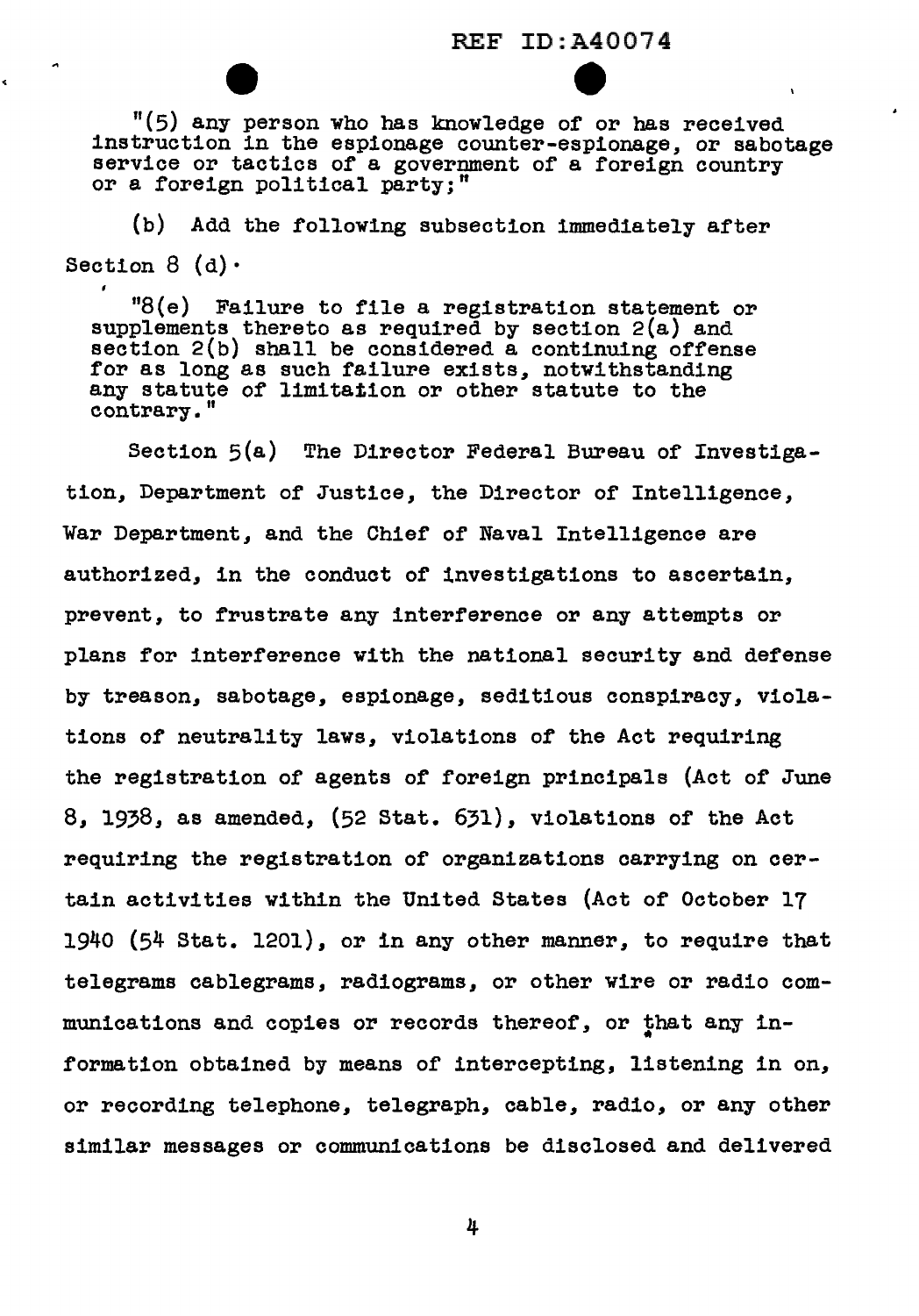to any authorized agent of any one of said investigatorial agencies, without regard to the limitations contained in section 605 of the Communications Act or 1934 (48 Stat. 1103). The information thus obtained shall be admissible in evidence.

(b) No person shall fail to comply forwith with the request or any duly authorized person, pursuant to this section, for the disclosure and surrender of any telegram, cablegram. radiogram, or other wire or radio communication, or copies or records thereof in his possession or under his control.

(c) No person shall divulge, publish, or use the existence, contents, substance, purport, or meaning of any information obtained pursuant to the provisions or this section otherwise than for the purposes hereinbefore enumerated.

(d) Any person who willfully and knowingly violates any provision or this section shall be guilty of a felony and upon conviction thereof shall be fined not more than \$10,000 or imprisoned not more than two years, or both.

{e) If any provision of this section or the application of such provision to any circumstance shall be held invalid, the validity of the remainder of this section and the applicability of such provision to other circumstances shall not be affected thereby.

 $(f)$  For purposes of this section the term "person" shall include any individual, partnership, association, business trust, corporation, or any organized group of persons, whether incorporated or not.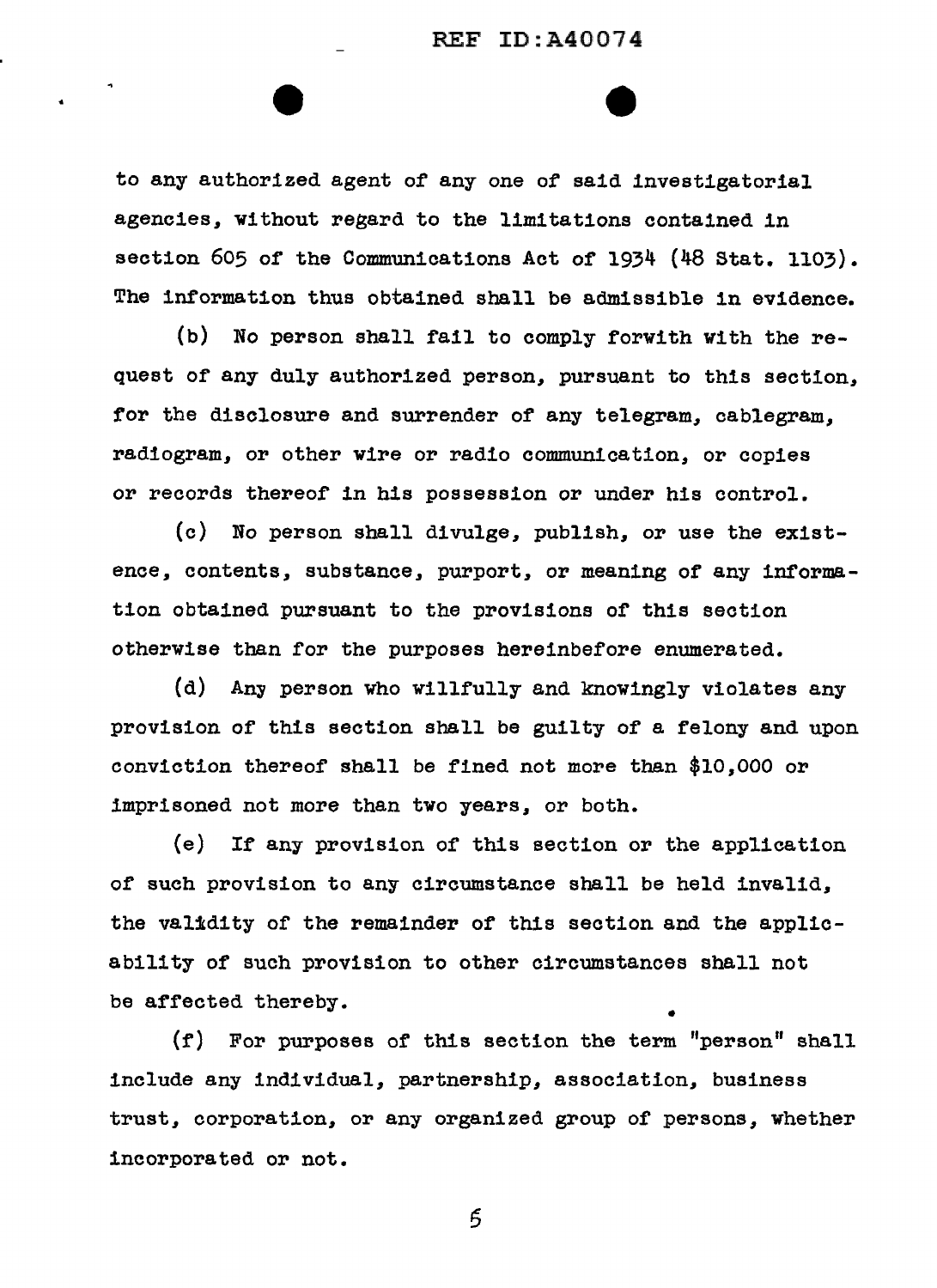# REF ID:A40074  $\bullet$

Section 6. Section 2 of the Act entitled "An Act To provide a penalty for the willful violation of regulations or orders respecting the protection or security of vessels, • harbors,, ports, or water-front facilities", approved July 9, 1943 (57 Stat. 391, 50 App. u.s.c. 1312), is hereby repealed.

Section 7. The Act entitled "An Act to provide a penalty for violation of restrictions or orders with respect to persons entering, remaining in, leaving, or committing any act in military areas or zones", approved March 21, 1942 (56 Stat. 173, 18 u.s.c. Supp. 97a), is hereby amended to read as follows.

"That whoever shall enter, remain in, leave, or comit any act in any military area or military zone prescribed by the Secretary of War, or by any military commander designated by the Secretary of War, contrary to the restrictions applicable to any such area or zone or contrary to the order of the Secretary of War or any such military commander, shall, if it appears that he knew or should have known of the existence and extent of the restrictions or order and that his act was in violation thereof, be guilty or a misdemeanor and upon conviction shall be liable to a fine of not to exceed \$5,000 or to imprisonment for not more than one year, or both, for each offense."

"Sect. 2. Whoever willfully shall violate any regulation or order promulgated or approved by the Secretary of War, or by any military commander designated by the Secretary or War, pursuant to lawful authority for the protection or security of aircraft, airports, or airport facilities, relating to fire hazards, fire protection, lighting, machinery, guard service, disrepair, disuse of other unsatisfactory conditions thereon, or the ingress thereto or efress or removal of persons therefrom, or otherwise providing for safeguarding the same against destruction, loss or injury by accident or by enemy action, sabotage or other subversive actions, shall be guilty of a misdemeanor and upon conviction thereof shall be liable to a fine of not to exceed \$5,000 or to imprisonment for not more than one year, or both."